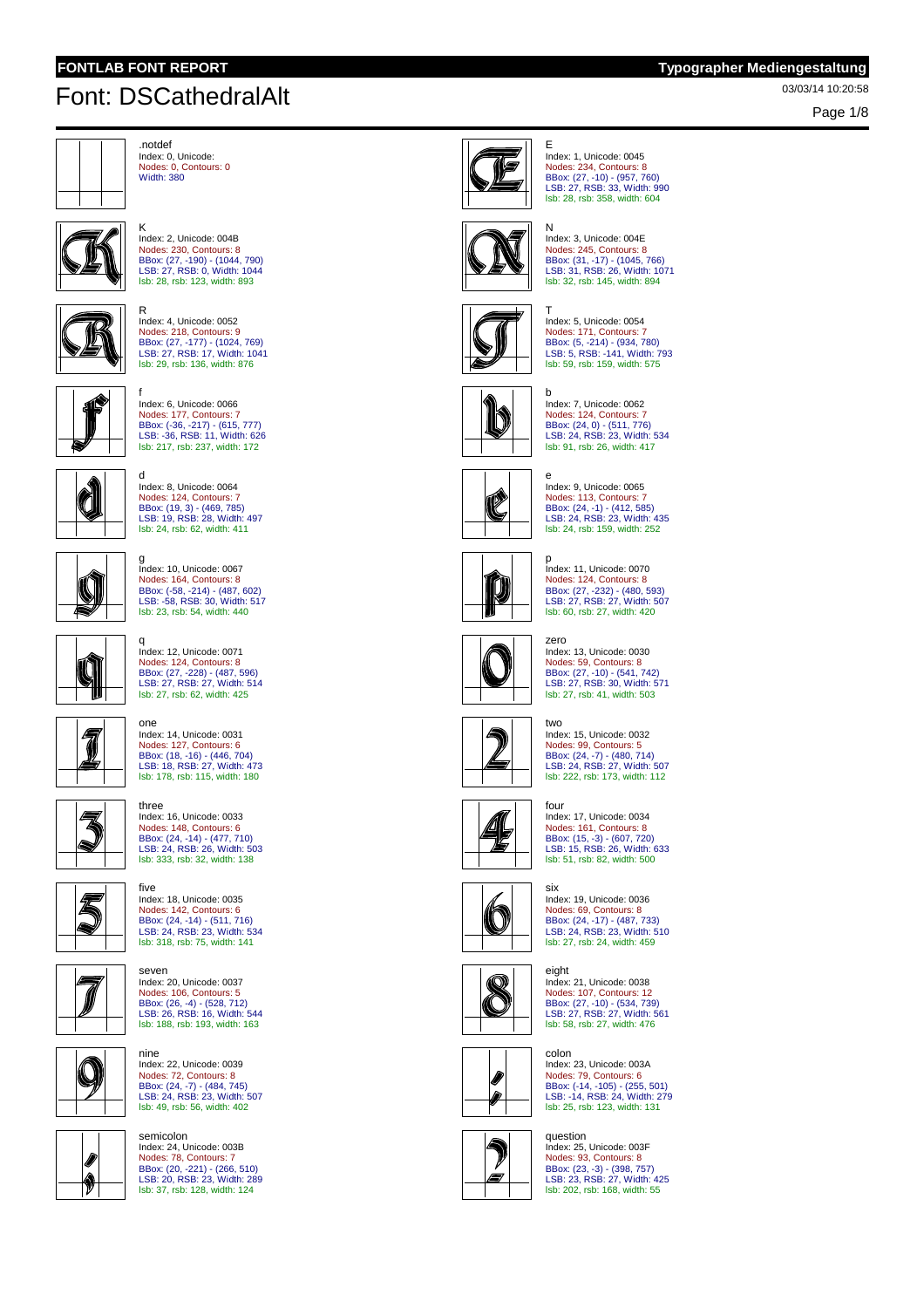# 03/03/14 10:20:58 Font: DSCathedralAlt

ampersand



exclam Index: 26, Unicode: 0021 Nodes: 87, Contours: 8 BBox: (15, -3) - (330, 760) LSB: 15, RSB: 27, Width: 357 lsb: 153, rsb: 133, width: 71



 $\mathbb N$ 

lsb: 42, rsb: 214, width: 472 parenright Index: 30, Unicode: 0029 Nodes: 52, Contours: 4 BBox: (20, -123) - (292, 813) LSB: 20, RSB: 24, Width: 316

lsb: 128, rsb: 26, width: 162

Index: 28, Unicode: 0026 Nodes: 190, Contours: 12 BBox: (27, -4) - (704, 769) LSB: 27, RSB: 24, Width: 728



C Index: 32, Unicode: 0043 Nodes: 84, Contours: 5 BBox: (24, -18) - (517, 745) LSB: 24, RSB: 27, Width: 544 lsb: 24, rsb: 361, width: 159



F Index: 34, Unicode: 0046 Nodes: 190, Contours: 8 BBox: (24, -7) - (610, 748) LSB: 24, RSB: 23, Width: 633 lsb: 140, rsb: 305, width: 188



Index: 36, Unicode: 0048 Nodes: 287, Contours: 10 BBox: (27, -7) - (796, 754) LSB: 27, RSB: 31, Width: 827 lsb: 149, rsb: 143, width: 535

H

J



Nodes: 127, Contours: 5 BBox: (-73, -267) - (612, 740) LSB: -73, RSB: 16, Width: 628 lsb: 306, rsb: 130, width: 192

Index: 38, Unicode: 004A



M Index: 40, Unicode: 004D Nodes: 285, Contours: 10 BBox: (27, -7) - (850, 759) LSB: 27, RSB: 31, Width: 881 lsb: 147, rsb: 145, width: 589



P Index: 42, Unicode: 0050 Nodes: 143, Contours: 8 BBox: (24, -10) - (586, 752) LSB: 24, RSB: 23, Width: 609 lsb: 145, rsb: 164, width: 300



S Index: 44, Unicode: 0053 Nodes: 97, Contours: 6 BBox: (24, -3) - (531, 760) LSB: 24, RSB: 30, Width: 561 lsb: 284, rsb: 34, width: 243



V Index: 46, Unicode: 0056 Nodes: 107, Contours: 5 BBox: (24, -17) - (609, 786) LSB: 24, RSB: 27, Width: 636 lsb: 114, rsb: 116, width: 406

X Index: 48, Unicode: 0058 Nodes: 217, Contours: 7 BBox: (27, -14) - (718, 755) LSB: 27, RSB: 30, Width: 748



lsb: 210, rsb: 215, width: 323 Z Index: 50, Unicode: 005A

Nodes: 184, Contours: 6 BBox: (24, -10) - (599, 749) LSB: 24, RSB: 30, Width: 629 lsb: 214, rsb: 315, width: 100



dollar Index: 27, Unicode: 0024 Nodes: 165, Contours: 10 BBox: (23, -58) - (535, 798) LSB: 23, RSB: 26, Width: 561 lsb: 272, rsb: 31, width: 258



## parenleft Index: 29, Unicode: 0028 Nodes: 56, Contours: 4 BBox: (20, -129) - (302, 808) LSB: 20, RSB: 25, Width: 327 lsb: 21, rsb: 141, width: 165

B



Index: 31, Unicode: 0042 Nodes: 150, Contours: 9 BBox: (27, -7) - (623, 749) LSB: 27, RSB: 23, Width: 646 lsb: 142, rsb: 33, width: 471



## D Index: 33, Unicode: 0044 Nodes: 126, Contours: 6 BBox: (24, -15) - (647, 745) LSB: 24, RSB: 26, Width: 673 lsb: 144, rsb: 63, width: 466



Index: 35, Unicode: 0047 Nodes: 182, Contours: 8 BBox: (-17, -255) - (551, 757) LSB: -17, RSB: 31, Width: 582 lsb: 23, rsb: 31, width: 528



I Index: 37, Unicode: 0049 Nodes: 121, Contours: 6 BBox: (27, -3) - (439, 752) LSB: 27, RSB: 18, Width: 457 lsb: 145, rsb: 128, width: 184



 $\mathbf{L}$ Index: 39, Unicode: 004C Nodes: 121, Contours: 6 BBox: (24, -10) - (572, 749) LSB: 24, RSB: 23, Width: 595 lsb: 147, rsb: 263, width: 185



O Index: 41, Unicode: 004F Nodes: 58, Contours: 8 BBox: (27, -10) - (636, 755) LSB: 27, RSB: 27, Width: 663 lsb: 27, rsb: 49, width: 587



 $\Omega$ Index: 43, Unicode: 0051 Nodes: 141, Contours: 10 BBox: (27, -205) - (663, 762) LSB: 27, RSB: 27, Width: 690 lsb: 27, rsb: 84, width: 579



## $\overline{11}$ Index: 45, Unicode: 0055 Nodes: 156, Contours: 7 BBox: (27, -17) - (680, 752) LSB: 27, RSB: 31, Width: 711 lsb: 79, rsb: 142, width: 490



W

Index: 47, Unicode: 0057 Nodes: 193, Contours: 7 BBox: (27, -10) - (840, 766) LSB: 27, RSB: 31, Width: 871 lsb: 84, rsb: 120, width: 667



Y Index: 49, Unicode: 0059 Nodes: 199, Contours: 8 BBox: (14, -154) - (681, 776) LSB: 14, RSB: 23, Width: 704 lsb: 86, rsb: 122, width: 496



a Index: 51, Unicode: 0061 Nodes: 112, Contours: 6 BBox: (23, 3) - (456, 595) LSB: 23, RSB: 27, Width: 483 lsb: 53, rsb: 68, width: 362

Page 2/8

G

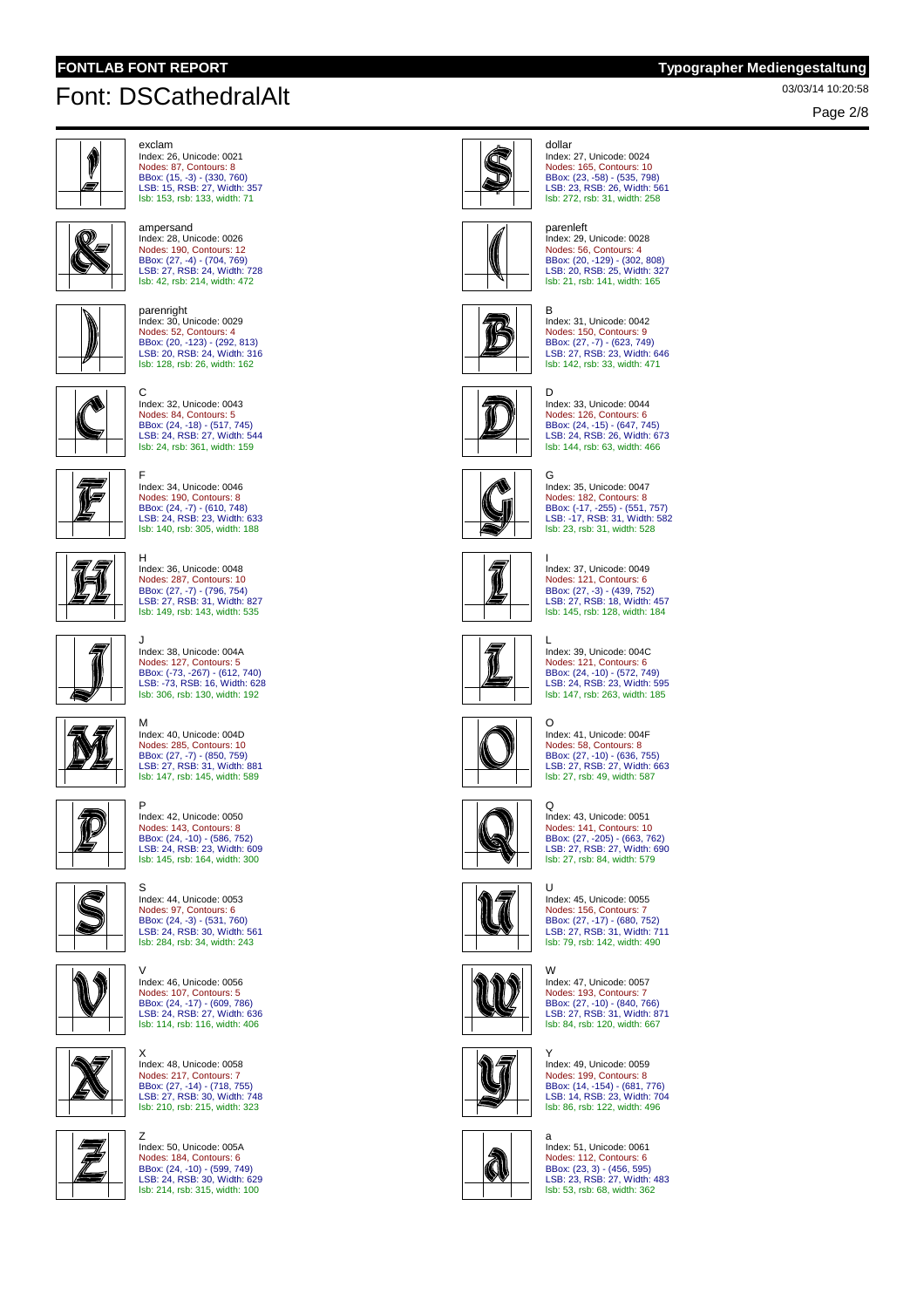# 03/03/14 10:20:58 Font: DSCathedralAlt

Page 3/8



c Index: 52, Unicode: 0063 Nodes: 92, Contours: 5 BBox: (24, -1) - (402, 590) LSB: 24, RSB: 27, Width: 429 lsb: 28, rsb: 273, width: 128

i Index: 54, Unicode: 0069 Nodes: 97, Contours: 7 BBox: (27, 4) - (265, 759) LSB: 27, RSB: 16, Width: 281



k Index: 56, Unicode: 006B Nodes: 141, Contours: 6 BBox: (27, 0) - (575, 782) LSB: 27, RSB: 20, Width: 595

lsb: 58, rsb: 57, width: 166



K

lsb: 85, rsb: 111, width: 399 m



o Index: 60, Unicode: 006F Nodes: 58, Contours: 8 BBox: (27, -7) - (466, 592) LSB: 27, RSB: 27, Width: 493 lsb: 31, rsb: 30, width: 432



s Index: 62, Unicode: 0073 Nodes: 94, Contours: 6 BBox: (24, -8) - (450, 585) LSB: 24, RSB: 30, Width: 480 lsb: 76, rsb: 48, width: 356



u Index: 64, Unicode: 0075 Nodes: 129, Contours: 6 BBox: (27, -7) - (517, 582) LSB: 27, RSB: 31, Width: 548 lsb: 68, rsb: 67, width: 413



w Index: 66, Unicode: 0077 Nodes: 177, Contours: 6 BBox: (27, -3) - (724, 589) LSB: 27, RSB: 28, Width: 752 lsb: 88, rsb: 54, width: 610



y Index: 68, Unicode: 0079 Nodes: 109, Contours: 6 BBox: (24, -218) - (463, 599) LSB: 24, RSB: 27, Width: 490 lsb: 73, rsb: 60, width: 357

AE



Index: 70, Unicode: 00C6 Nodes: 289, Contours: 12 BBox: (26, -8) - (969, 755) LSB: 26, RSB: 31, Width: 1000 lsb: 182, rsb: 364, width: 454



Aacute Index: 72, Unicode: 00C1 Nodes: 191, Contours: 10 BBox: (20, -7) - (779, 1008) LSB: 20, RSB: 27, Width: 806 lsb: 279, rsb: 131, width: 396

Atilde Index: 74, Unicode: 00C3 Nodes: 210, Contours: 10 BBox: (20, -7) - (779, 941) LSB: 20, RSB: 27, Width: 806 lsb: 279, rsb: 131, width: 396



Aring Index: 76, Unicode: 00C5 Nodes: 209, Contours: 13 BBox: (20, -7) - (779, 1002) LSB: 20, RSB: 27, Width: 806 lsb: 279, rsb: 131, width: 396



h

n

Index: 53, Unicode: 0068 Nodes: 132, Contours: 6 BBox: (27, 0) - (534, 779) LSB: 27, RSB: 20, Width: 554 lsb: 82, rsb: 61, width: 411



j Index: 55, Unicode: 006A Nodes: 121, Contours: 8 BBox: (-190, -222) - (266, 756) LSB: -190, RSB: 20, Width: 286 lsb: 59, rsb: 57, width: 170



l Index: 57, Unicode: 006C Nodes: 64, Contours: 4 BBox: (19, 6) - (296, 790) LSB: 19, RSB: 24, Width: 320 lsb: 81, rsb: 72, width: 167



Index: 59, Unicode: 006E Nodes: 125, Contours: 6 BBox: (27, 0) - (520, 588) LSB: 27, RSB: 28, Width: 548 lsb: 64, rsb: 70, width: 414



r Index: 61, Unicode: 0072 Nodes: 96, Contours: 6 BBox: (27, -7) - (425, 582) LSB: 27, RSB: 21, Width: 446 lsb: 54, rsb: 222, width: 170



t Index: 63, Unicode: 0074 Nodes: 91, Contours: 4 BBox: (19, -3) - (354, 763) LSB: 19, RSB: 24, Width: 378 lsb: 74, rsb: 130, width: 174



v Index: 65, Unicode: 0076 Nodes: 93, Contours: 5 BBox: (24, 0) - (463, 593) LSB: 24, RSB: 27, Width: 490 lsb: 74, rsb: 54, width: 362



x Index: 67, Unicode: 0078 Nodes: 127, Contours: 6 BBox: (26, -11) - (487, 592) LSB: 26, RSB: 27, Width: 514 lsb: 127, rsb: 141, width: 246



sterling Index: 69, Unicode: 00A3 Nodes: 150, Contours: 6 BBox: (23, -5) - (541, 725) LSB: 23, RSB: 24, Width: 565 lsb: 158, rsb: 263, width: 144



Agrave Index: 71, Unicode: 00C0 Nodes: 191, Contours: 10 BBox: (20, -7) - (779, 1000) LSB: 20, RSB: 27, Width: 806 lsb: 279, rsb: 131, width: 396

#### Acircumflex

Index: 73, Unicode: 00C2 Nodes: 197, Contours: 10 BBox: (20, -7) - (779, 1003) LSB: 20, RSB: 27, Width: 806 lsb: 279, rsb: 131, width: 396



Adieresis Index: 75, Unicode: 00C4 Nodes: 184, Contours: 13 BBox: (20, -6) - (779, 988) LSB: 20, RSB: 27, Width: 806 lsb: 278, rsb: 132, width: 396



Oslash Index: 77, Unicode: 00D8 Nodes: 83, Contours: 9 BBox: (24, -41) - (626, 793) LSB: 24, RSB: 30, Width: 656 lsb: 24, rsb: 50, width: 582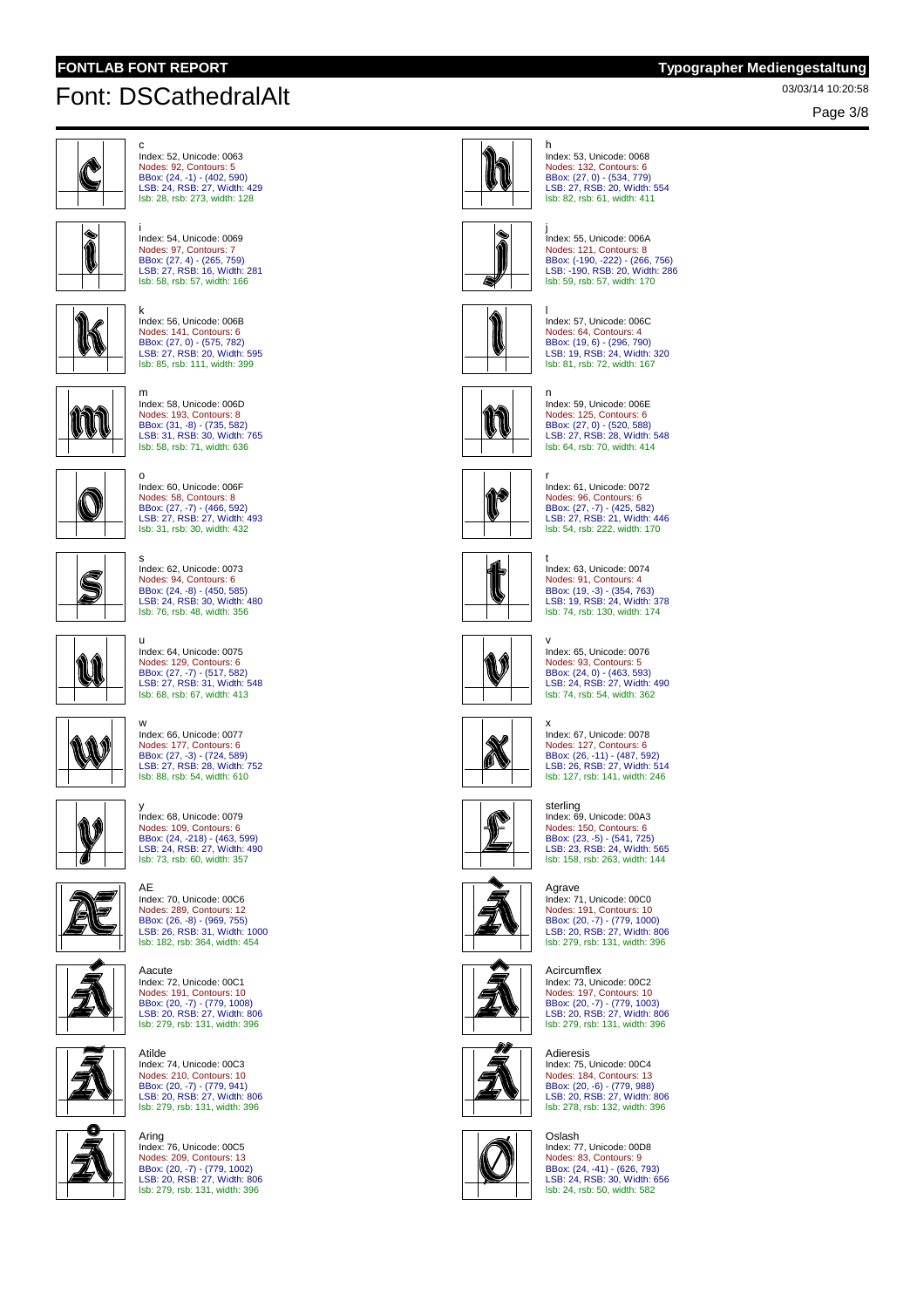# 03/03/14 10:20:58 Font: DSCathedralAlt



germandbls Index: 78, Unicode: 00DF Nodes: 154, Contours: 9 BBox: (31, -65) - (491, 779) LSB: 31, RSB: 26, Width: 517 lsb: 36, rsb: 70, width: 411



ae Index: 80, Unicode: 00E6 Nodes: 133, Contours: 9 BBox: (27, -14) - (626, 578) LSB: 27, RSB: 27, Width: 653 lsb: 66, rsb: 150, width: 437



oslash Index: 82, Unicode: 00F8 Nodes: 84, Contours: 9 BBox: (27, -31) - (466, 619) LSB: 27, RSB: 27, Width: 493 lsb: 30, rsb: 30, width: 433



space Index: 84, Unicode: 0020 Nodes: 0, Contours: 0 Width: 377



**Ccedilla** Index: 86, Unicode: 00C7 Nodes: 95, Contours: 8 BBox: (24, -390) - (517, 745) LSB: 24, RSB: 27, Width: 544 lsb: 24, rsb: 361, width: 159

Index: 88, Unicode: 00D6

Nodes: 100, Contours: 14 BBox: (27, -9) - (636, 986) LSB: 27, RSB: 27, Width: 663 lsb: 27, rsb: 49, width: 587



mii

 $\sqrt{\tilde{}}$ 

Ydieresis Index: 90, Unicode: 0178

Odieresis

Nodes: 202, Contours: 14 BBox: (14, -153) - (681, 987) LSB: 14, RSB: 23, Width: 704 lsb: 86, rsb: 124, width: 494

edieresis Index: 92, Unicode: 00EB Nodes: 126, Contours: 14 BBox: (24, 0) - (418, 833)<br>LSB: 24, RSB: 11, Width: 429<br><mark>Isb: 29, rsb: 163, width: 237</mark>



Á





Nodes: 87, Contours: 9 BBox: (23, 3) - (456, 845) LSB: 23, RSB: 27, Width: 483 lsb: 52, rsb: 67, width: 364 atilde

Index: 96, Unicode: 00E3 Nodes: 106, Contours: 9 BBox: (23, 3) - (456, 810) LSB: 23, RSB: 27, Width: 483 lsb: 52, rsb: 67, width: 364



ccedilla Index: 98, Unicode: 00E7 Nodes: 92, Contours: 8 BBox: (24, -304) - (402, 589) LSB: 24, RSB: 27, Width: 429 lsb: 29, rsb: 273, width: 127

eacute Index: 100, Unicode: 00E9 Nodes: 86, Contours: 11 BBox: (24, 0) - (438, 843) LSB: 24, RSB: -9, Width: 429



Í

lsb: 29, rsb: 163, width: 237 igrave Index: 102, Unicode: 00EC

Nodes: 59, Contours: 7 BBox: (-46, 4) - (262, 845) LSB: -46, RSB: 19, Width: 281 lsb: 58, rsb: 57, width: 166



adieresis Index: 79, Unicode: 00E4 Nodes: 127, Contours: 12 BBox: (23, 3) - (456, 833) LSB: 23, RSB: 27, Width: 483 lsb: 52, rsb: 67, width: 364



## odieresis Index: 81, Unicode: 00F6 Nodes: 98, Contours: 14 BBox: (27, -6) - (466, 833) LSB: 27, RSB: 27, Width: 493 lsb: 31, rsb: 30, width: 432



udieresis Index: 83, Unicode: 00FC Nodes: 142, Contours: 12 BBox: (27, -6) - (517, 833) LSB: 27, RSB: 31, Width: 548 lsb: 68, rsb: 67, width: 413



A Index: 85, Unicode: 0041 Nodes: 253, Contours: 9 BBox: (31, -10) - (1130, 756) LSB: 31, RSB: 26, Width: 1156 lsb: 31, rsb: 131, width: 994



Edieresis Index: 87, Unicode: 00CB Nodes: 190, Contours: 13 BBox: (24, -9) - (654, 987)<br>LSB: 24, RSB: 30, Width: 684<br><mark>Isb: 144, rsb: 357, width: 183</mark>



Udieresis Index: 89, Unicode: 00DC Nodes: 176, Contours: 13 BBox: (27, -16) - (680, 986) LSB: 27, RSB: 31, Width: 711 lsb: 79, rsb: 143, width: 489

#### ydieresis



Index: 91, Unicode: 00FF Nodes: 126, Contours: 12 BBox: (24, -217) - (463, 833) LSB: 24, RSB: 27, Width: 490 lsb: 73, rsb: 60, width: 357



agrave Index: 93, Unicode: 00E0 Nodes: 87, Contours: 9 BBox: (23, 3) - (456, 846) LSB: 23, RSB: 27, Width: 483 lsb: 52, rsb: 67, width: 364

### acircumflex

aring



Index: 95, Unicode: 00E2 Nodes: 93, Contours: 9 BBox: (23, 3) - (456, 847)<br>LSB: 23, RSB: 27, Width: 483<br><mark>Isb: 52, rsb: 67, width: 364</mark>



Index: 97, Unicode: 00E5 Nodes: 105, Contours: 12 BBox: (23, 3) - (456, 832) LSB: 23, RSB: 27, Width: 483 lsb: 52, rsb: 67, width: 364



egrave Index: 99, Unicode: 00E8 Nodes: 86, Contours: 11 BBox: (24, 0) - (402, 846) LSB: 24, RSB: 27, Width: 429 lsb: 29, rsb: 163, width: 237

### ecircumflex



Index: 101, Unicode: 00EA Nodes: 92, Contours: 11 BBox: (24, 0) - (402, 847) LSB: 24, RSB: 27, Width: 429 lsb: 29, rsb: 163, width: 237



iacute Index: 103, Unicode: 00ED Nodes: 59, Contours: 7 BBox: (27, 4) - (297, 846) LSB: 27, RSB: -16, Width: 281 lsb: 58, rsb: 57, width: 166

Page 4/8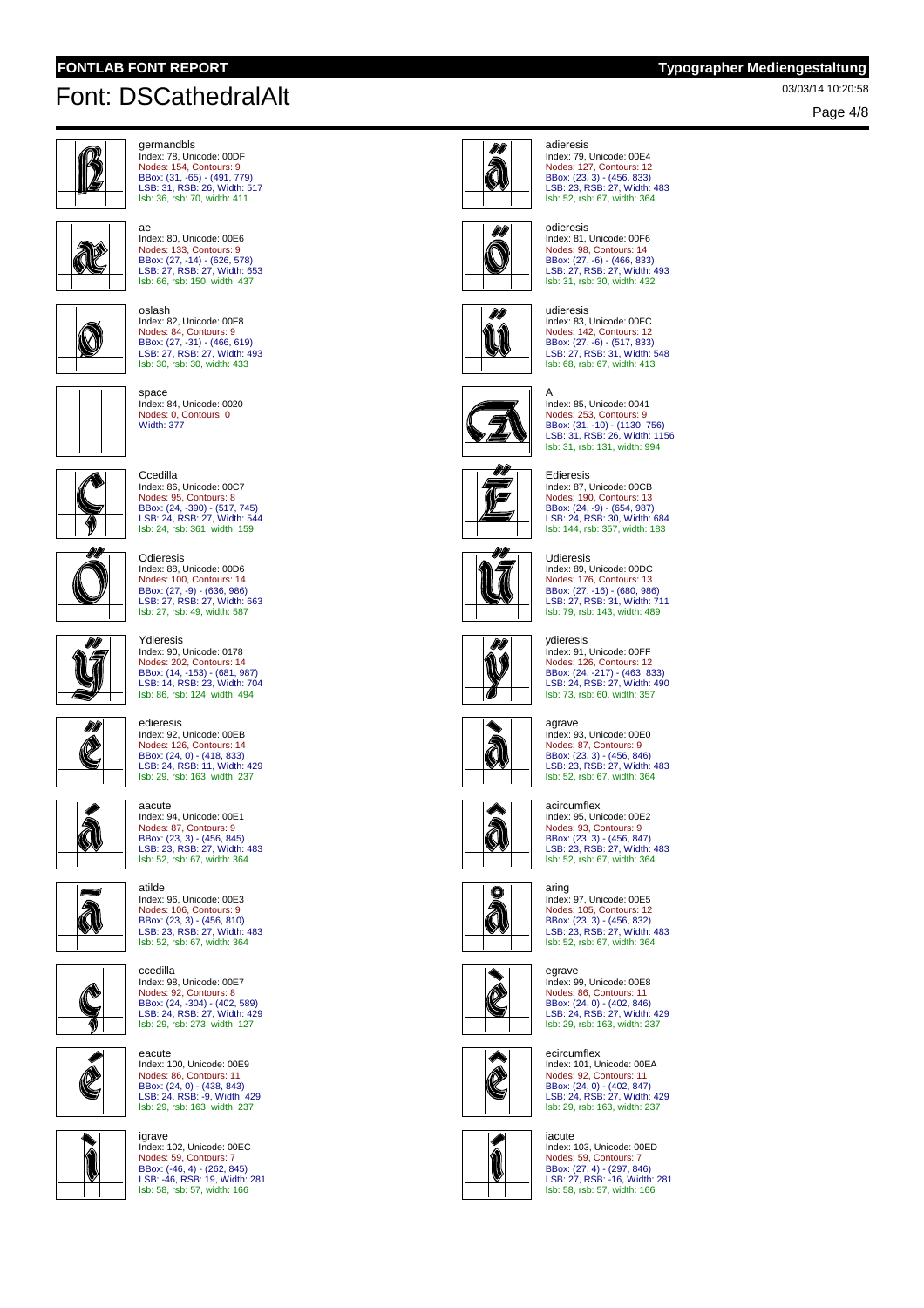ntilde

# 03/03/14 10:20:59 Font: DSCathedralAlt



Page 5/8



```
icircumflex
Index: 104, Unicode: 00EE
Nodes: 65, Contours: 7
BBox: (-27, 4) - (311, 845)
LSB: -27, RSB: -30, Width: 281
lsb: 58, rsb: 57, width: 166
```


lsb: 62, rsb: 70, width: 416 oacute Index: 108, Unicode: 00F3 Nodes: 58, Contours: 11

Index: 106, Unicode: 00F1 Nodes: 119, Contours: 9 BBox: (27, 0) - (520, 809) LSB: 27, RSB: 28, Width: 548



BBox: (27, -6) - (466, 843) LSB: 27, RSB: 27, Width: 493 lsb: 31, rsb: 30, width: 432 otilde Index: 110, Unicode: 00F5 Nodes: 77, Contours: 11 BBox: (27, -6) - (466, 808) LSB: 27, RSB: 27, Width: 493 lsb: 31, rsb: 30, width: 432



uacute Index: 112, Unicode: 00FA Nodes: 102, Contours: 9 BBox: (27, -6) - (517, 843) LSB: 27, RSB: 31, Width: 548

lsb: 68, rsb: 67, width: 413

yacute



F

Index: 114, Unicode: 00FD Nodes: 86, Contours: 9 BBox: (24, -217) - (463, 847) LSB: 24, RSB: 27, Width: 490 lsb: 73, rsb: 60, width: 357 Eacute Index: 116, Unicode: 00C9 Nodes: 150, Contours: 10 BBox: (24, -9) - (654, 1005) LSB: 24, RSB: 30, Width: 684 lsb: 144, rsb: 357, width: 183



Igrave Index: 118, Unicode: 00CC Nodes: 107, Contours: 9 BBox: (27, -2) - (439, 1003) LSB: 27, RSB: 18, Width: 457 lsb: 145, rsb: 128, width: 184







Ntilde Index: 122, Unicode: 00D1 Nodes: 173, Contours: 10 BBox: (27, -9) - (714, 944) LSB: 27, RSB: 31, Width: 745 lsb: 154, rsb: 152, width: 439



**Oacute** Index: 124, Unicode: 00D3 Nodes: 60, Contours: 11 BBox: (27, -9) - (636, 1007) LSB: 27, RSB: 27, Width: 663 lsb: 27, rsb: 49, width: 587

Otilde Index: 126, Unicode: 00D5



Nodes: 79, Contours: 11 BBox: (27, -9) - (636, 944) LSB: 27, RSB: 27, Width: 663 lsb: 27, rsb: 49, width: 587 Uacute Index: 128, Unicode: 00DA





idieresis Index: 105, Unicode: 00EF Nodes: 99, Contours: 10 BBox: (12, 4) - (324, 833) LSB: 12, RSB: -43, Width: 281 lsb: 58, rsb: 57, width: 166



ograve Index: 107, Unicode: 00F2 Nodes: 58, Contours: 11 BBox: (27, -6) - (466, 846) LSB: 27, RSB: 27, Width: 493 lsb: 31, rsb: 30, width: 432



ocircumflex Index: 109, Unicode: 00F4 Nodes: 64, Contours: 11 BBox: (27, -6) - (466, 848) LSB: 27, RSB: 27, Width: 493 lsb: 31, rsb: 30, width: 432



ugrave Index: 111, Unicode: 00F9 Nodes: 102, Contours: 9 BBox: (27, -6) - (517, 846)<br>LSB: 27, RSB: 31, Width: 548<br><mark>Isb: 68, rsb: 67, width: 413</mark>

#### ucircumflex Index: 113, Unicode: 00FB

ÛÎ Nodes: 108, Contours: 9 BBox: (27, -6) - (517, 846) LSB: 27, RSB: 31, Width: 548 lsb: 68, rsb: 67, width: 413



Egrave Index: 115, Unicode: 00C8 Nodes: 150, Contours: 10 BBox: (24, -9) - (654, 1000) LSB: 24, RSB: 30, Width: 684 lsb: 144, rsb: 357, width: 183

#### **Ecircumflex**



Index: 117, Unicode: 00CA Nodes: 156, Contours: 10 BBox: (24, -9) - (654, 998) LSB: 24, RSB: 30, Width: 684 lsb: 144, rsb: 357, width: 183

#### Iacute



Index: 119, Unicode: 00CD Nodes: 107, Contours: 9 BBox: (27, -2) - (476, 1009) LSB: 27, RSB: -19, Width: 457 lsb: 145, rsb: 128, width: 184



Idieresis Index: 121, Unicode: 00CF Nodes: 95, Contours: 6 BBox: (27, -2) - (439, 752) LSB: 27, RSB: 18, Width: 457 lsb: 145, rsb: 128, width: 184



#### Ograve Index: 123, Unicode: 00D2

Nodes: 60, Contours: 11 BBox: (27, -9) - (636, 999) LSB: 27, RSB: 27, Width: 663 lsb: 27, rsb: 49, width: 587

### **Ocircumflex**



Index: 125, Unicode: 00D4 Nodes: 66, Contours: 11 BBox: (27, -9) - (636, 999) LSB: 27, RSB: 27, Width: 663 lsb: 27, rsb: 49, width: 587



Ugrave Index: 127, Unicode: 00D9 Nodes: 136, Contours: 10 BBox: (27, -16) - (680, 1001) LSB: 27, RSB: 31, Width: 711 lsb: 79, rsb: 143, width: 489



Ucircumflex Index: 129, Unicode: 00DB Nodes: 142, Contours: 10 BBox: (27, -16) - (680, 1000) LSB: 27, RSB: 31, Width: 711 lsb: 79, rsb: 143, width: 489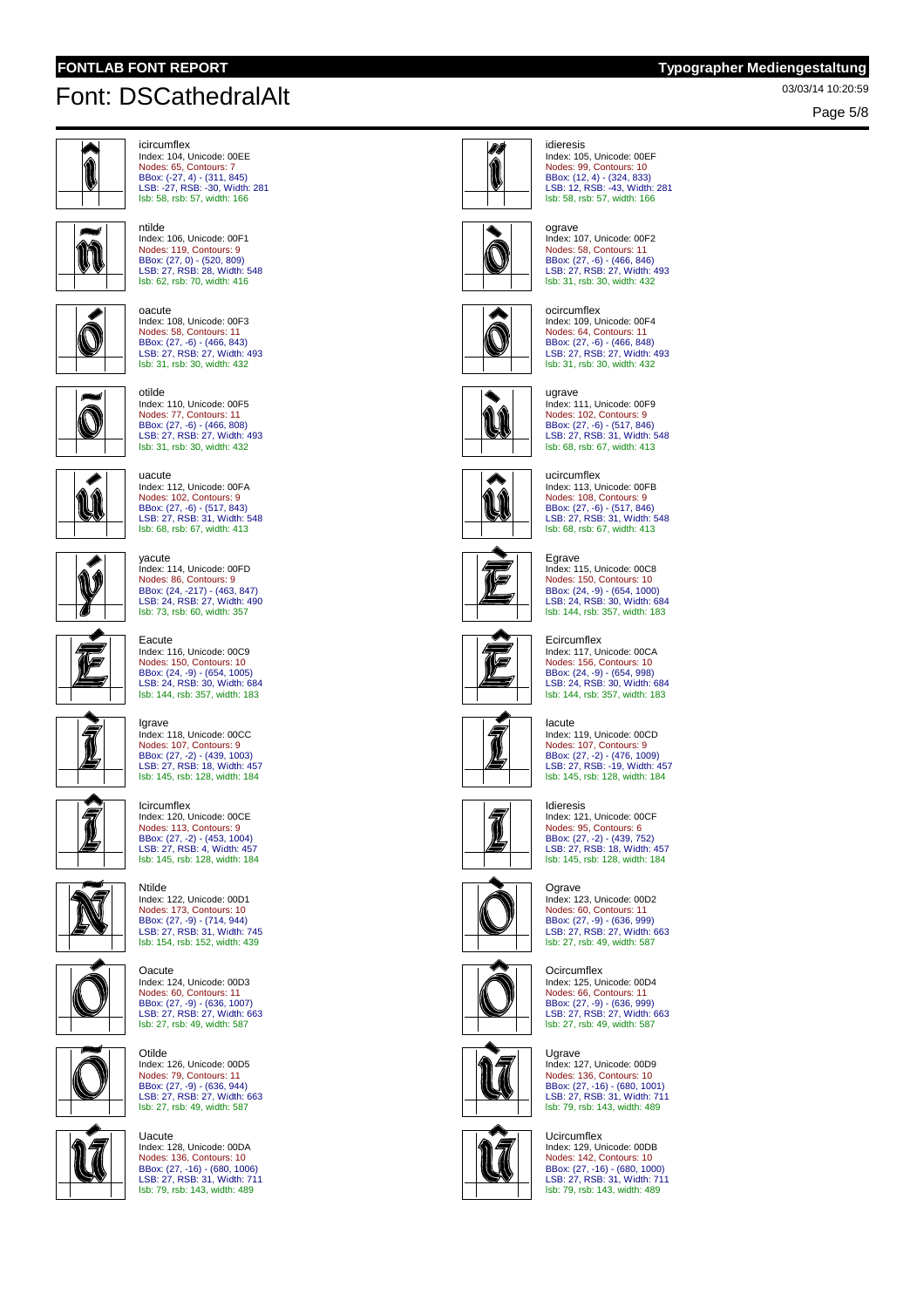cedilla

# 03/03/14 10:20:59 Font: DSCathedralAlt



Page 6/8



```
Yacute
Index: 130, Unicode: 00DD
Nodes: 162, Contours: 11
BBox: (14, -153) - (681, 1008)
LSB: 14, RSB: 23, Width: 704
lsb: 86, rsb: 124, width: 494
```


Z

Index: 132, Unicode: 00B8 Nodes: 32, Contours: 4 BBox: (178, -304) - (337, 8) LSB: 178, RSB: 35, Width: 372



z Index: 134, Unicode: 007A Nodes: 147, Contours: 6 BBox: (24, -12) - (504, 596) LSB: 24, RSB: 27, Width: 531 lsb: 137, rsb: 117, width: 277



quotedbl Index: 136, Unicode: 0022 Nodes: 97, Contours: 9 BBox: (33, 441) - (375, 707) LSB: 33, RSB: -20, Width: 355



quotesinglbase Index: 138, Unicode: 201A Nodes: 46, Contours: 5 BBox: (3, -143) - (231, 112) LSB: 3, RSB: 125, Width: 356



Ŵ

quoteleft Index: 140, Unicode: 2018 Nodes: 46, Contours: 5 BBox: (9, 445) - (237, 702) LSB: 9, RSB: -23, Width: 214

### quotedblleft

dotlessi

Index: 142, Unicode: 201C Nodes: 89, Contours: 9 BBox: (10, 445) - (407, 702) LSB: 10, RSB: -22, Width: 385



1 'N

lslash Index: 146, Unicode: 0142 Nodes: 83, Contours: 3 BBox: (19, 6) - (296, 790) LSB: 19, RSB: 24, Width: 320 lsb: 37, rsb: 72, width: 211

Nodes: 47, Contours: 4 BBox: (27, 4) - (262, 592) LSB: 27, RSB: 19, Width: 281 lsb: 58, rsb: 57, width: 166

Index: 144, Unicode: 0131



zcaron Index: 148, Unicode: 017E Nodes: 153, Contours: 7 BBox: (24, -12) - (504, 837) LSB: 24, RSB: 27, Width: 531 lsb: 137, rsb: 117, width: 277



Scaron Index: 150, Unicode: 0160 Nodes: 103, Contours: 7 BBox: (24, -3) - (531, 986) LSB: 24, RSB: 30, Width: 561 lsb: 284, rsb: 34, width: 243



oe Index: 152, Unicode: 0153 Nodes: 166, Contours: 14 BBox: (27, -6) - (838, 592) LSB: 27, RSB: 26, Width: 864 lsb: 31, rsb: 163, width: 670



fl

..<br>Index: 154, Unicode: FB02 Nodes: 236, Contours: 10 BBox: (-35, -216) - (863, 790) LSB: -35, RSB: 25, Width: 888 lsb: 217, rsb: 73, width: 598



Index: 131, Unicode: 00A1 Nodes: 63, Contours: 8 BBox: (15, -2) - (330, 760) LSB: 15, RSB: 27, Width: 357 lsb: 153, rsb: 54, width: 150

exclamdown



## questiondown Index: 133, Unicode: 00BF Nodes: 73, Contours: 8 BBox: (22, -2) - (398, 757) LSB: 22, RSB: 27, Width: 425 lsb: 237, rsb: 47, width: 141



DST Index: 135, Unicode: Nodes: 166, Contours: 4 BBox: (20, -40) - (1430, 800) LSB: 20, RSB: 20, Width: 1450 lsb: 20, rsb: 20, width: 1410



quotesingle Index: 137, Unicode: 0027 Nodes: 25, Contours: 3 BBox: (11, 517) - (239, 772) LSB: 11, RSB: 13, Width: 252



quotedblbase Index: 139, Unicode: 201E Nodes: 89, Contours: 9 BBox: (4, -143) - (401, 112) LSB: 4, RSB: -20, Width: 381



quoteright Index: 141, Unicode: 2019 Nodes: 46, Contours: 5 BBox: (9, 445) - (237, 702) LSB: 9, RSB: -23, Width: 214

#### quotedblright



Index: 143, Unicode: 201D Nodes: 89, Contours: 9 BBox: (10, 445) - (407, 702) LSB: 10, RSB: -22, Width: 385



Lslash Index: 145, Unicode: 0141 Nodes: 138, Contours: 5 BBox: (24, -9) - (572, 749) LSB: 24, RSB: 23, Width: 595 lsb: 63, rsb: 264, width: 268



Zcaron Index: 147, Unicode: 017D Nodes: 190, Contours: 7 BBox: (24, -10) - (599, 986) LSB: 24, RSB: 30, Width: 629 lsb: 214, rsb: 315, width: 100



OE Index: 149, Unicode: 0152 Nodes: 191, Contours: 14 BBox: (27, -9) - (1177, 755) LSB: 27, RSB: 23, Width: 1200 lsb: 27, rsb: 350, width: 823



scaron Index: 151, Unicode: 0161 Nodes: 100, Contours: 7 BBox: (24, -8) - (452, 838) LSB: 24, RSB: 28, Width: 480 lsb: 76, rsb: 48, width: 356



fi ..<br>Index: 153, Unicode: FB01 Nodes: 266, Contours: 13 BBox: (-35, -216) - (815, 777) LSB: -35, RSB: 19, Width: 834 lsb: 217, rsb: 60, width: 557



comma Index: 155, Unicode: 002C Nodes: 90, Contours: 4 BBox: (20, -220) - (218, 170) LSB: 20, RSB: 71, Width: 289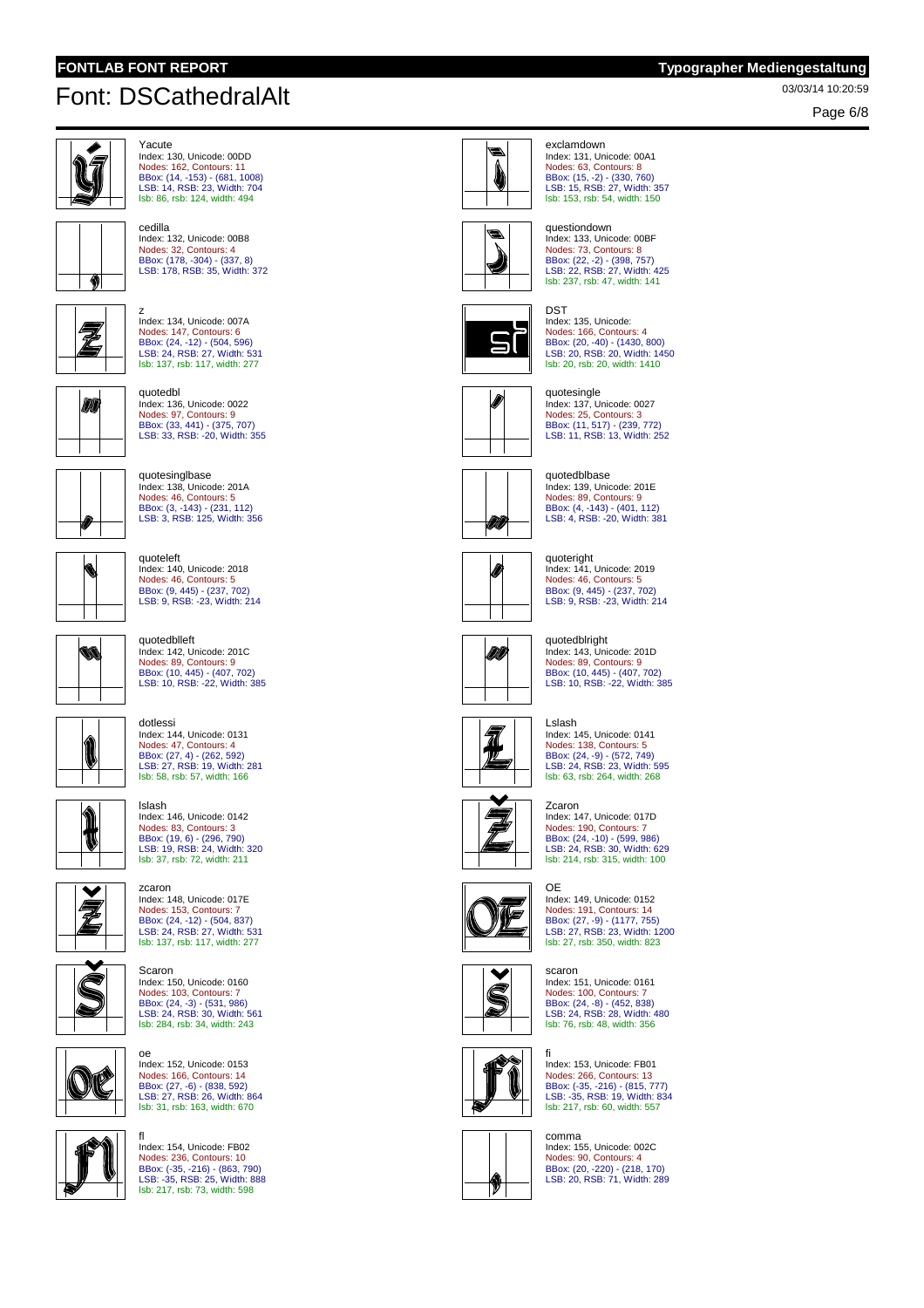# 03/03/14 10:20:59 Font: DSCathedralAlt

Page 7/8



Index: 156, Unicode: 002E Nodes: 71, Contours: 3 BBox: (-13, -104) - (215, 150) LSB: -13, RSB: 64, Width: 279

Nodes: 21, Contours: 3 BBox: (68, 530) - (399, 721) LSB: 68, RSB: 46, Width: 445



 $\bullet$ 

ring Index: 160, Unicode: 02DA Nodes: 30, Contours: 6 BBox: (103, 524) - (325, 746) LSB: 103, RSB: 99, Width: 424



ogonek Index: 162, Unicode: 02DB Nodes: 26, Contours: 3 BBox: (130, -167) - (311, 33) LSB: 130, RSB: 100, Width: 411



less Index: 164, Unicode: 003C Nodes: 21, Contours: 3 BBox: (30, 50) - (464, 605) LSB: 30, RSB: -6, Width: 458 lsb: 30, rsb: 196, width: 232

Index: 166, Unicode: 003E Nodes: 21, Contours: 3 BBox: (30, 50) - (464, 605) LSB: 30, RSB: -6, Width: 458 lsb: 233, rsb: -6, width: 231



#### backslash Index: 168, Unicode: 005C

asciicircum Index: 170, Unicode: 005E Nodes: 21, Contours: 3 BBox: (-3, 302) - (501, 630) LSB: -3, RSB: -39, Width: 462

greater

Nodes: 4, Contours: 1 BBox: (31, -324) - (457, 718) LSB: 31, RSB: 43, Width: 500 lsb: 157, rsb: 232, width: 111



# braceleft



Index: 172, Unicode: 007B Nodes: 71, Contours: 3 BBox: (17, -303) - (288, 745) LSB: 17, RSB: -18, Width: 270 lsb: 48, rsb: 70, width: 152

### braceright Index: 174, Unicode: 007D

endash

Nodes: 67, Contours: 3 BBox: (17, -303) - (288, 745) LSB: 17, RSB: -18, Width: 270 lsb: 105, rsb: 19, width: 146



bullet Index: 176, Unicode: 2022 Nodes: 15, Contours: 3 BBox: (0, 175) - (275, 455) LSB: 0, RSB: -35, Width: 240 lsb: 1, rsb: -34, width: 273

Index: 178, Unicode: 2013



Nodes: 12, Contours: 3 BBox: (19, 215) - (547, 326) LSB: 19, RSB: -19, Width: 528 lsb: 39, rsb: -13, width: 502



copyright Index: 180, Unicode: 00A9 Nodes: 72, Contours: 9 BBox: (33, -9) - (717, 678) LSB: 33, RSB: -5, Width: 712 lsb: 35, rsb: -3, width: 680



fraction Index: 157, Unicode: 2044 Nodes: 4, Contours: 1 BBox: (-156, 0) - (293, 667) LSB: -156, RSB: -160, Width: 133 lsb: 10, rsb: 44, width: 79



dotaccent Index: 159, Unicode: 02D9 Nodes: 5, Contours: 1 BBox: (155, 647) - (345, 836) LSB: 155, RSB: 155, Width: 500



hungarumlaut Index: 161, Unicode: 02DD Nodes: 24, Contours: 6 BBox: (43, 532) - (450, 787) LSB: 43, RSB: 4, Width: 454



caron Index: 163, Unicode: 02C7 Nodes: 18, Contours: 3 BBox: (44, 524) - (382, 745) LSB: 44, RSB: 63, Width: 445



Index: 165, Unicode: 003D Nodes: 24, Contours: 6 BBox: (30, 173) - (464, 456) LSB: 30, RSB: -6, Width: 458 lsb: 30, rsb: -6, width: 434



bracketleft Index: 167, Unicode: 005B Nodes: 30, Contours: 3 BBox: (63, -312) - (244, 745) LSB: 63, RSB: 10, Width: 254 lsb: 63, rsb: 47, width: 144



Index: 169, Unicode: 005D Nodes: 30, Contours: 3 BBox: (43, -312) - (224, 745) LSB: 43, RSB: 30, Width: 254 lsb: 79, rsb: 30, width: 145



underscore Index: 171, Unicode: 005F Nodes: 4, Contours: 1 BBox: (0, -159) - (500, -51) LSB: 0, RSB: 0, Width: 500



Index: 173, Unicode: 007C Nodes: 4, Contours: 1 BBox: (191, -300) - (308, 667) LSB: 191, RSB: 192, Width: 500 lsb: 191, rsb: 192, width: 117

#### asciitilde

Index: 175, Unicode: 007E Nodes: 50, Contours: 3 BBox: (34, 194) - (619, 389) LSB: 34, RSB: 5, Width: 624 lsb: 67, rsb: 20, width: 537



tilde Index: 177, Unicode: 02DC Nodes: 31, Contours: 3 BBox: (57, 491) - (429, 653) LSB: 57, RSB: 20, Width: 449

#### emdash

(R)



### registered

Index: 181, Unicode: 00AE Nodes: 30, Contours: 4 BBox: (42, 263) - (459, 677) LSB: 42, RSB: 42, Width: 501 lsb: 132, rsb: 132, width: 237





bracketright



bar